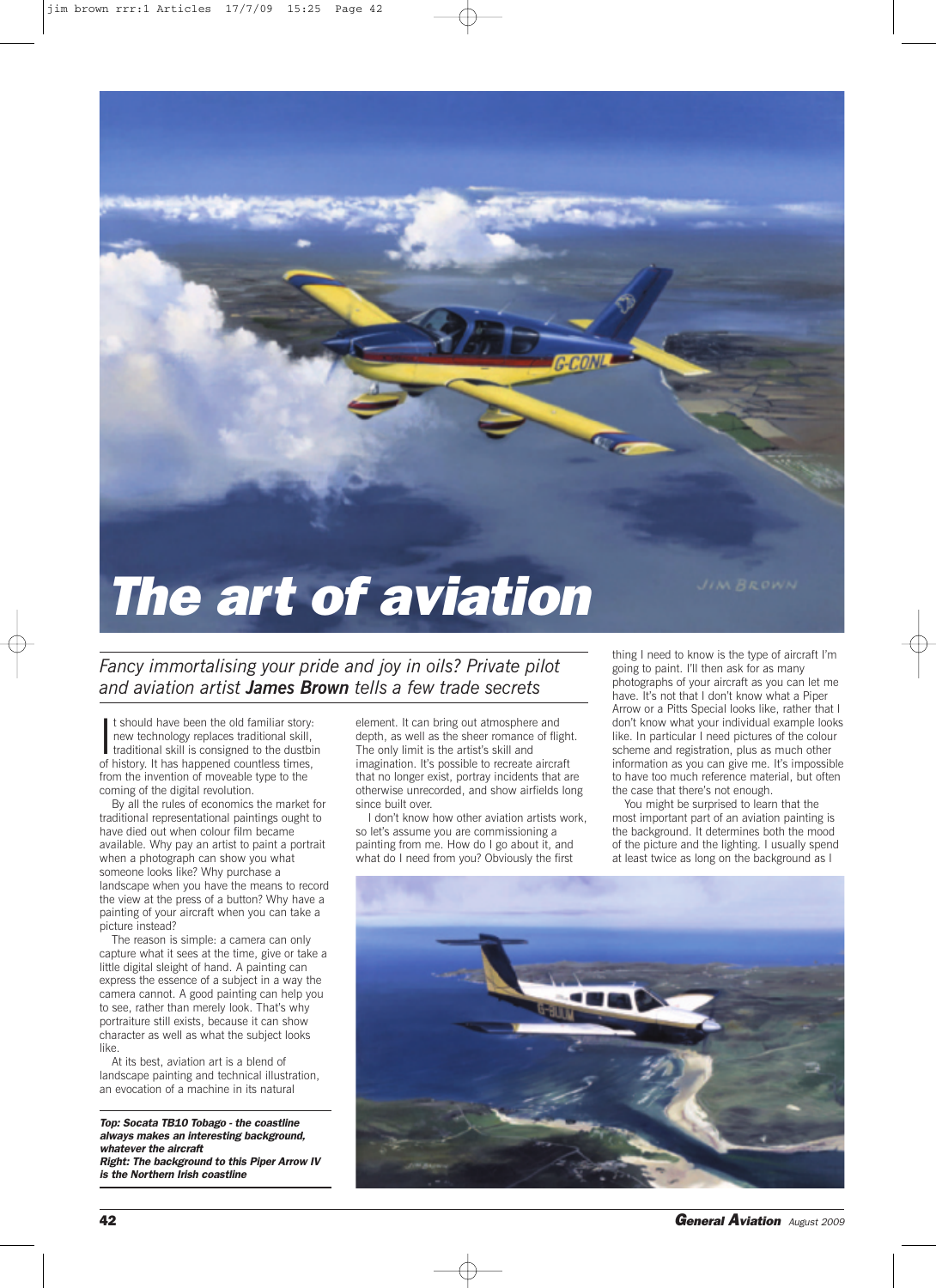do painting the aircraft. One great advantage an artist has over a photographer is that he has the leisure to choose his background, and alter it if he thinks it detracts from the subject.

Some clients are happy to leave the choice of background to me, others want a specific background. Specific backgrounds present a real challenge and usually take much longer to paint, a fact that is ultimately reflected in the cost of the painting. The most challenging are undoubtedly farm strips: farmers who fly want to see every field, crop, fence and hedge in exactly the right place.

The next thing I need to know is the size of the painting. Most people go for either 18" x 24" or 20" x 30" canvases, which are readily available commercially. Much bigger than that and it's difficult to find somewhere to hang it; much smaller and I have problems painting the details. If someone particularly wants a non-standard canvas then I have one made.

From now on it's down to me. My first step is to do some thumbnail sketches of the position of the aircraft. I'm limited in what I can do with the viewpoint because it's vital to see most if not all of the registration, otherwise your pride and joy could be any aircraft of that type.

Next I search through my own reference collection of photographs, books, magazines and models accumulated over four decades. Artists shouldn't be coy about using photographic reference. Most aircraft look different in the air, and you can't tell from the ground exactly how they will appear in flight. When I was learning to fly back in the mideighties, someone produced a print of a Cessna 150 flying at a couple of thousand feet. The artist had based his painting on a photograph of a 150 on the ground, and the nosewheel oleo was still compressed…

I learned the lesson and trust my experience

as a PPL to prevent such errors. Painting a light aircraft means getting the details right. Accuracy really is important. As a pilot I know what the dangly bits are, and shouldn't miss off pitot tubes or flap brackets.

The need for accuracy means I have to paint as realistically as possible. Nobody has ever asked me for an abstract Auster or a cubist Cessna. My paintings are sometimes mistaken for photographs, and I'm not sure I'm flattered by the comparison, well-meaning though such comments are. A painting isn't a photograph and shouldn't attempt to be one. There's a balance to be struck between accuracy and detail and the overall effect - something should be left to the imagination after all.

Having decided on the main elements of the painting, it's now time to get out the brushes and paints. One of the things I learned as a young commercial artist was to make use of any assistance you can get, so I use Alkyd,







*Top left: a good example of a time-consuming background – in this case the Cessna Golden Eagle's home base of Guernsey Top right: Pilatus PC12, Swiss-built and shows appropriately among Alpine peaks*

*Above: this pretty Grumman Tiger only needed a summer evening sky to complete a satisfying painting*

*Left: dramatic view of a Piper Saratoga with an equally dramatic backdrop*

*Right: a scene that never happened: a Jodel Mascaret as it is now, over Bernay airfield in France as it was in the late 1970s*

which is fast-drying oil paint. Conventional oils take ages to dry, but with Alkyd I can work on a painting, leave it overnight and it's dry in the morning.

The gleaming white of a fresh canvas makes it impossible to judge colours correctly, so the first thing I do is paint a wash of neutral colour over it and kill the white. Then I paint the entire background. In my experience painting a background around an aircraft ends up by simply looking wrong.

Clouds are notoriously difficult to paint well. Most aviation artists can paint an aircraft competently, but even well-known aviation artists sometimes struggle with clouds. The closer they are to the viewer, the more nebulous they are and the harder to get right. I have been known to spend a couple of weeks just pushing paint around the canvas to get the right effect. Here again, photographic reference can help. I've taken hundreds of photographs of skyscapes while flying, often to the bemusement of my passengers, and many pictures in aviation magazines have backgrounds I keep for future use. I bought my eldest son a pocket-size camera when he got